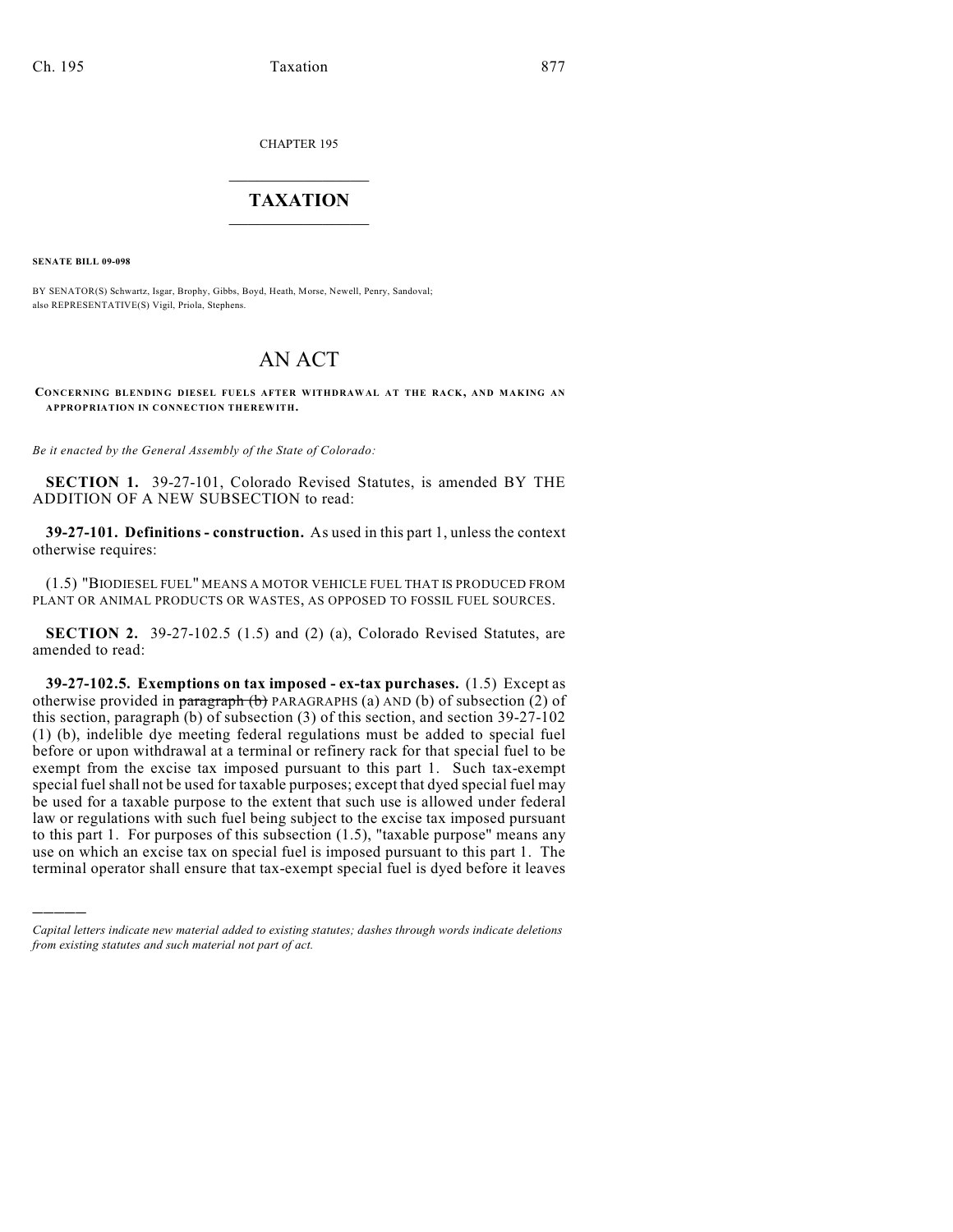the terminal. The seller shall give notice to the purchaser in accordance with federal regulations that the dyed special fuel is not legal for taxable use.

(2) (a) Dyed diesel fuel purchased to propel farm vehicles, when the same are being used on farms and ranches, farm tractors, and implements of husbandry only incidentally operated or moved on a highway, when operated off the public highways, and vehicles or construction equipment operated within the confines of highway construction projects when the same are actually being used in the construction of such highways shall be exempt from the excise tax imposed pursuant to this part 1. IN ACCORDANCE WITH SECTION  $39-27-104$  (1) (d.5), DYED DIESEL FUEL MAY BE BLENDED BY A LICENSED DISTRIBUTOR WITH BIODIESEL FUEL AFTER WITHDRAWAL AT A TERMINAL OR REFINERY RACK UP TO THE MAXIMUM FEDERALLY ALLOWABLE BLEND. SUCH BLENDED SPECIAL FUEL SHALL BE EXEMPT FROM THE EXCISE TAX IMPOSED PURSUANT TO THIS PART 1, SO LONG AS IT IS PURCHASED FOR THE PURPOSES SET FORTH IN THIS PARAGRAPH (a). A person who purchases undyed special fuel for the purposes set forth in this paragraph (a) may, in accordance with section 39-27-103, apply to the department of revenue for a refund of the excise tax paid thereon.

**SECTION 3.** 39-27-104 (1), Colorado Revised Statutes, is amended BY THE ADDITION OF A NEW PARAGRAPH to read:

**39-27-104. License and deposit - exception.** (1) (d.5) NO PERSON SHALL BLEND EXEMPT DYED DIESEL FUEL WITH BIODIESEL FUEL AFTER WITHDRAWAL AT A TERMINAL RACK OR REFINERY RACK UNLESS SUCH PERSON IS A LICENSED BLENDER IN ACCORDANCE WITH PARAGRAPH (d) OF THIS SUBSECTION (1) WHO HAS A VALID FEDERAL BLENDING PERMIT. ANY PERSON WHO VIOLATES THE PROVISIONS OF THIS PARAGRAPH (d.5) OR THE REPORTING OR OTHER REQUIREMENTS OF THIS SECTION RELATING TO SUCH BLENDING OR WHO MISREPRESENTS THE AMOUNT OF BIODIESEL FUEL THAT IS BLENDED WITH DYED DIESEL FUEL SHALL BE SUBJECT TO THE FOLLOWING CIVIL PENALTIES:

(I) A FIVE-THOUSAND-DOLLAR FINE FOR THE FIRST VIOLATION;

(II) A TEN-THOUSAND-DOLLAR FINE FOR THE SECOND OR SUBSEQUENT VIOLATION; AND

(III) IN ACCORDANCE WITH RULES PROMULGATED PURSUANT TO THE "STATE ADMINISTRATIVE PROCEDURE ACT", ARTICLE 4 OF TITLE 24, C.R.S., REVOCATION OF ANY LICENSE ISSUED IN ACCORDANCE WITH THE PROVISIONS OF THIS SECTION FOR THE THIRD VIOLATION.

**SECTION 4.** 39-27-109.7, Colorado Revised Statutes, is amended to read:

**39-27-109.7. Data collection services.** In order to track the movement of gasoline or special fuel within this state and thereby facilitate and expedite the collection of excise taxes imposed pursuant to this part 1, the executive director of the department of revenue may enter into a contract with one or more private entities for the provision of a computer-based program to monitor and track the data that licensees are required to report to the department pursuant to this part 1. Such computer-based program shall be funded solely with moneys from the highway